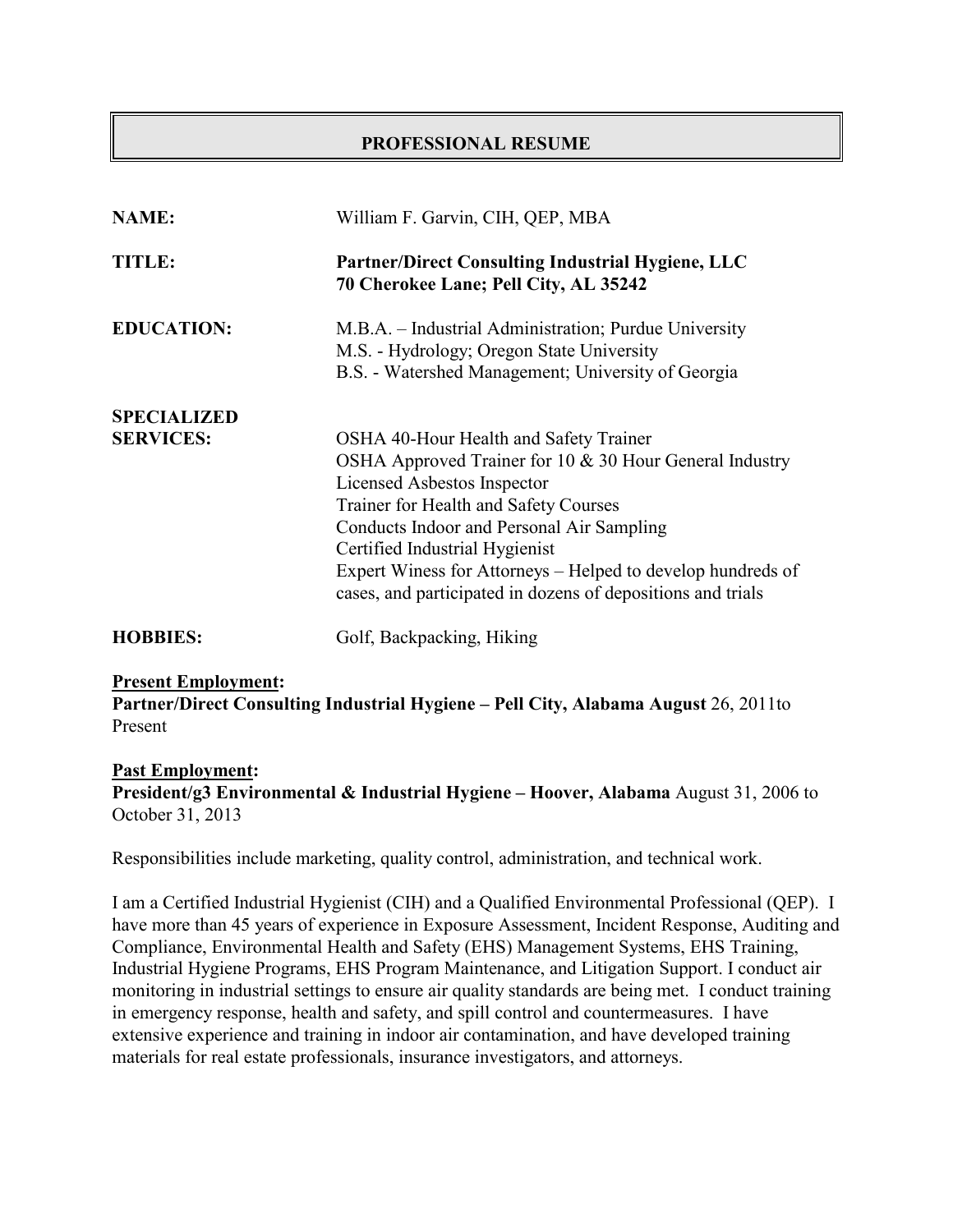## **SELECTED PROFESSIONAL EXPERIENCE:**

## **CERTIFIED INDUSTRIAL HYGIENIST:**

Planned and Conducted Sampling at Hospital (DCH) in Tuscaloosa, AL. Conducted biological sampling for viable bacteria and mold in various areas of the hospital, including operating rooms, to ensure the health and well-being of patients.

## **CERTIFIED INDUSTRIAL HYGIENIST:**

Planned and Conducted Sampling at Harrell's Fertilizer in Sylacauga, AL. Also surveyed the plant for hazardous situations and potential permit-required confined spaces. Sampling included metals, silica, particulates, and noise.

## **CERTIFIED INDUSTRIAL HYGIENIST:**

Prepared Project Safety Management plan for Allied Energy.

## **CERTIFIED INDUSTRIAL HYGIENIST:**

Prepared a Risk Analysis for Installation of an Ammonia, a Sulfur Dioxide and a Hydrogen Tank at Allied Energy. The project goals included determining best locations for installation to minimize risks.

#### **CERTIFIED INDUSTRIAL HYGIENIST:**

Conducted Sampling on a Commercial Vessel to Determine Potential Health Risks to Crew Caused by Chemical and Biological Contaminants. Developed the sampling program and methods of sampling to ensure all potential contaminants could be assessed.

#### **CERTIFIED INDUSTRIAL HYGIENIST:**

Planned and Conducted Sampling for Formaldehyde at DCH in Tuscaloosa, AL. Also determined ventilation rates and flows in specific areas of the hospital to ensure that regulations were being met with respect to ventilation.

# **CERTIFIED INDUSTRIAL HYGIENIST:**

Planned, Organized, and Conducted a Forensic Investigation of a Building in Which Four Workers had Become Sick and Been Hospitalized, and One Worker had Died. Investigation included decisions on proper personal protective equipment, sampling methods, sampling locations, and decontamination.

# **CERTIFIED INDUSTRIAL HYGIENIST:**

Prepared Safety Data Sheets (SDS) for Manufacturers (Amerex and Solberg) Who Produce Chemicals or are Required to Prepare SDSs. These SDSs were prepared to meet the requirements of the Globally Harmonized System.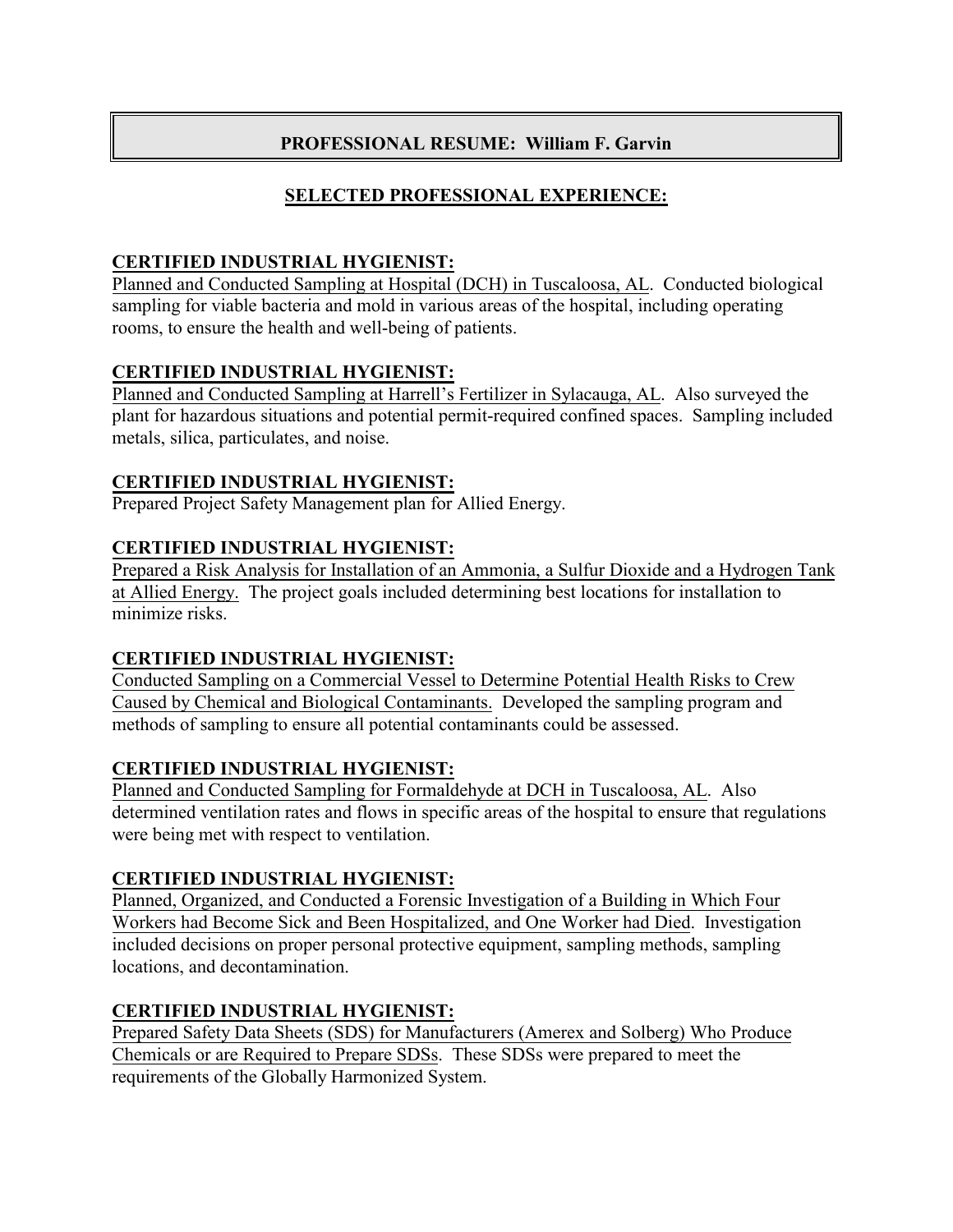# **SELECTED PROFESSIONAL EXPERIENCE (Continued):**

**CERTIFIED INDUSTRIAL HYGIENIST:** Conduct Monthly Air Sampling and Noise Monitoring to Ensure Worker Safety and Health at General Dynamics; Cullman, Alabama. Air sampling is conducted mainly for beryllium, but includes hexavalent chromium, nickel, chromium, various acids, and volatile organic compounds.

## **CERTIFIED INDUSTRIAL HYGIENIST AND HEALTH AND SAFETY MANAGER:**

Ensured Worker Health and Safety During the Emptying of Four Above Ground Storage Tanks Containing Acid and Base Sludge at Anniston Army Depot. Determined hot zones and decontamination areas. Prepared the Health and Safety Plan for the project.

## **CERTIFIED INDUSTRIAL HYGIENIST AND HEALTH AND SAFETY MANAGER:**

Ensured worker health and safety during soil sampling and analysis at the Naval Air Facility in Imperial County, California.

## **CERTIFIED INDUSTRIAL HYGIENIST/EXPERT WITNESS:**

With another CIH, planned and conducted soil and other sampling as part of a forensics investigation to determine the source(s) of elevated cancer rates in specific areas of Jefferson County, Alabama.

# **CERTIFIED INDUSTRIAL HYGIENIST:**

Conducted indoor air quality surveys and ventilation studies at Shelton State Community College, then made recommendations for remedying air quality problems.

#### **CERTIFIED INDUSTRIAL HYGIENIST AND FIELD PROJECT MANAGER:** Designed

Sampling Programs, then Conducted Baseline, Periodic, and Clearance Sampling During an Asbestos Abatement Project at a Post Office in Tuscaloosa, Alabama. Also ensured that the Health and Safety Plan was being followed by the asbestos workers.

# **CERTIFIED INDUSTRIAL HYGIENIST AND FIELD PROJECT MANAGER:**

Conducted Pre-Demolition Surveys of Twelve Buildings at Fort Sill, Oklahoma. The surveys included all hazardous materials that could impact health and the environment.

# **CERTIFIED INDUSTRIAL HYGIENIST AND FIELD PROJECT MANAGER:** Designed

and Managed All Aspects of a Phase II Sampling Program of a 100 Year-Old Hotel in New Mexico for the US Army Corps of Engineers. Pre-field work included preparation of a Sampling Plan, Health and Safety Plan, Accident Prevention Plan, Project Work Plan, and a Quality Control Plan. Field work included groundwater, subsurface soil, surface soil, asbestos, leadpaint, drinking water, and radon sampling, as well as a mold inspection.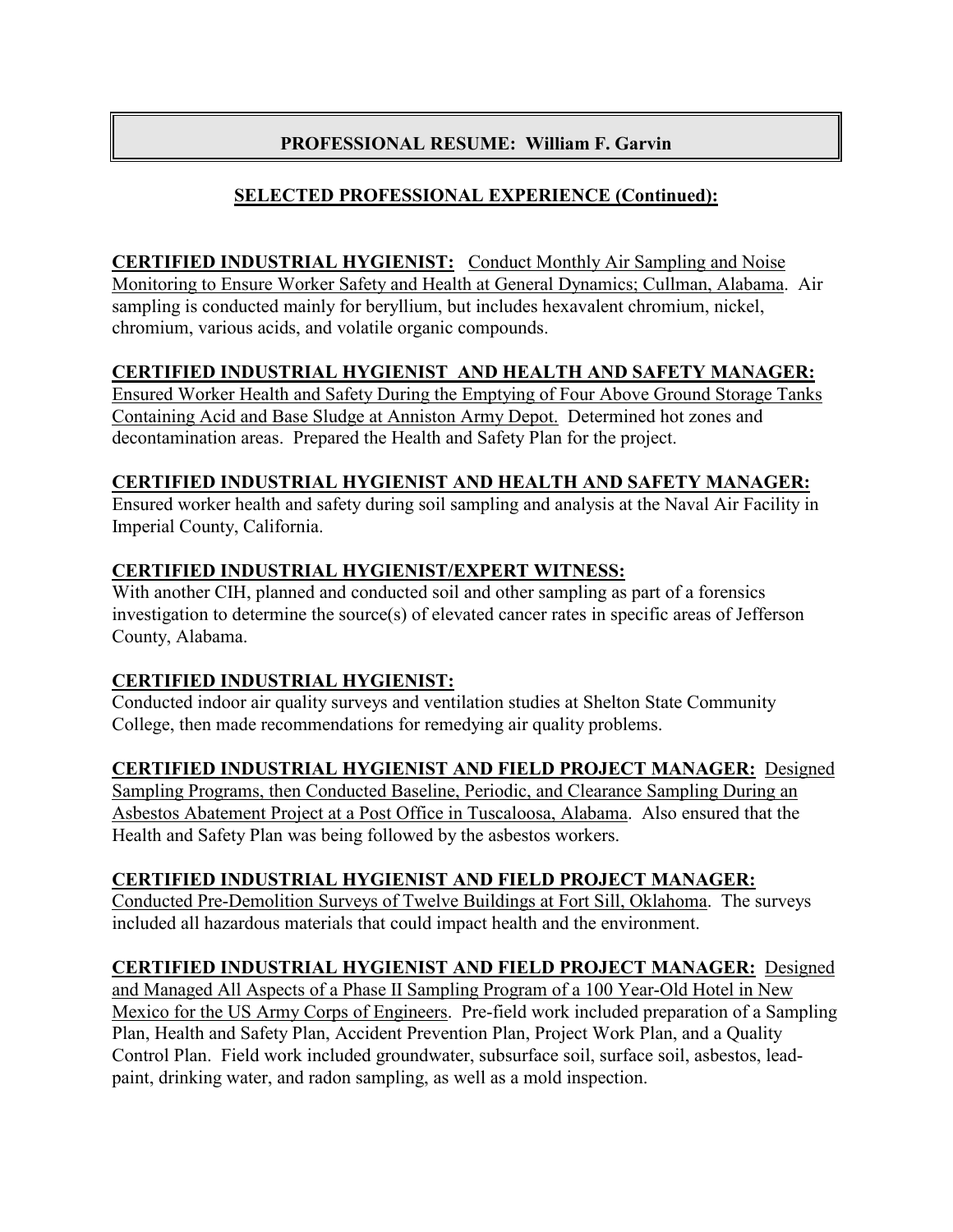## **SELECTED PROFESSIONAL EXPERIENCE (Continued):**

#### **PROJECT MANAGER:**

Planned, Conducted, and Wrote Stormwater Pollution Prevention Plans for Three Facilities and a Spill Prevention, Control, and Countermeasures Plan for One Facility for Boyd Brothers Transportation, Inc. Included training programs for spill prevention, emergency response, stormwater, and material handling.

**CERTIFIED INDUSTRIAL HYGIENIST:** Designed Sampling Programs, then Conducted Baseline, Periodic, and Clearance Sampling During Two Asbestos Abatement Projects at Fort Rucker, Alabama. Also ensured that the Health and Safety Plan was being followed by the asbestos workers.

**BUILDING SCIENCE/IAQ SPECIALIST:** Investigated Indoor Air Quality (IAQ) Concerns in Barracks at Fort Rucker, Alabama. The barracks were in the process of being renovated. I designed the exterior wall system that would be built, suggested changes in the supply and return duct flow patterns to increase ventilation, and recommended further remediation of bioaerosol contamination.

**CERTIFIED INDUSTRIAL HYGIENIST:** Conducted Air Sampling and Noise Monitoring to Ensure Worker Safety and Health at Hausted Patient Systems; Montgomery, Alabama. Air sampling was conducted for welding fume and hexavalent chromium.

**CERTIFIED INDUSTRIAL HYGIENIST:** Conducted Air Sampling and Noise Monitoring to Ensure Worker Safety and Health at Amerex; Trussville, Alabama. Air sampling was conducted for particulates, carbon monoxide, biologicals, and silica.

**CERTIFIED INDUSTRIAL HYGIENIST:** As a subcontractor to and along with another CIH, conducted a comprehensive exposure assessment for Kennametal Tricon Metals & Services, Inc.

**CERTIFIED INDUSTRIAL HYGIENIST:** Designed and Conducted Air Monitoring Survey to Determine Impact of Welding Fumes and Cutting Residue on Employees in Georgia Industry. During this project, I designed the monitoring program to reflect concentrations of welding fumes and metals in the welding area as compared to the remainder of the shop. I also included baseline air quality measurements during a period of no welding or cutting activities.

**EXPERT WITNESS:** Investigated Indoor Air Quality (IAQ), Principally Chinese Drywall, in Several Cases in Alabama. I helped the attorneys, as requested, with case development.